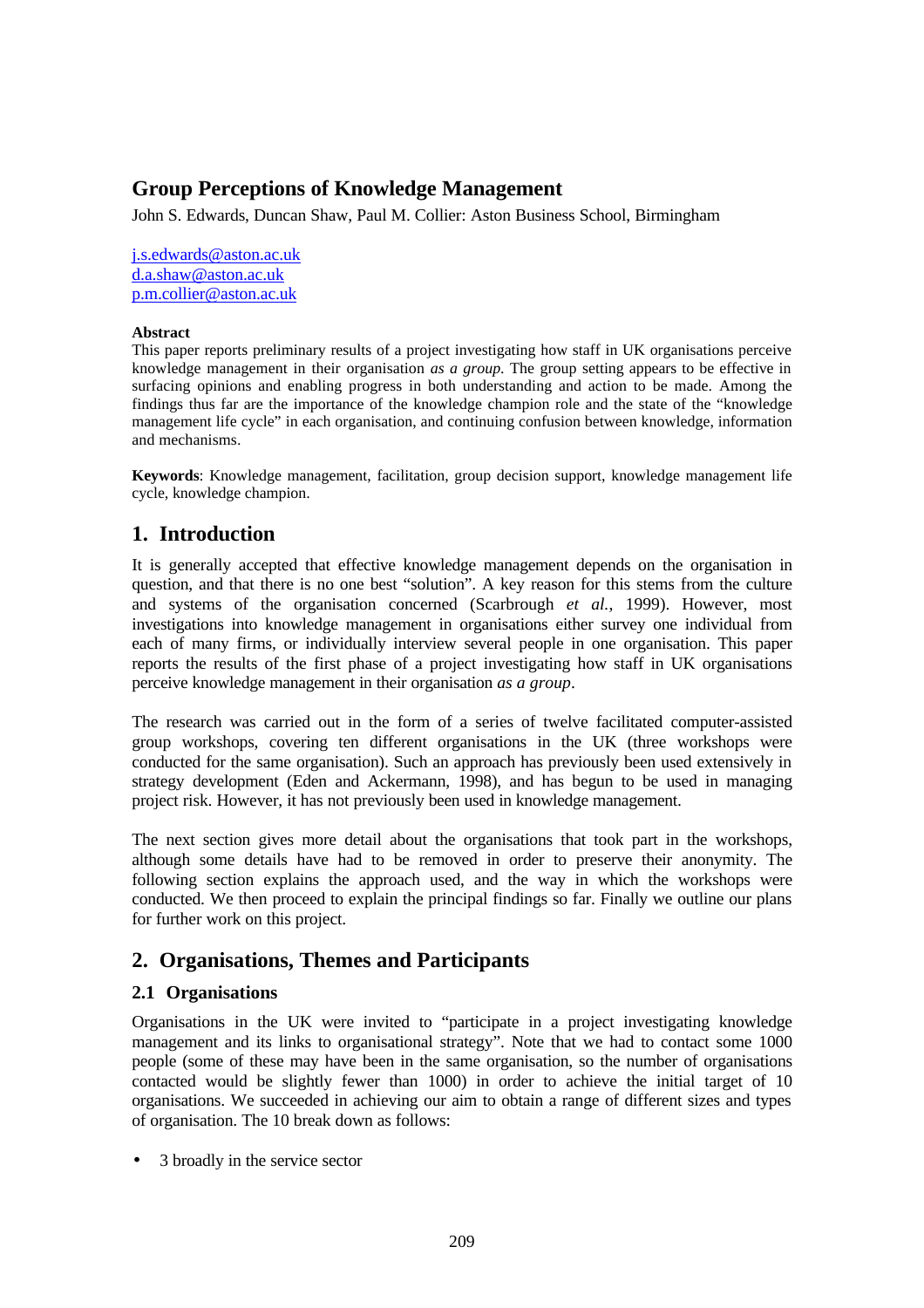- 3 in manufacturing
- 3 commercial but not-for-profit
- 1 police force

In terms of size, they ranged from SMEs to those with a turnover/budget of hundreds of millions of pounds. Table 1 gives more detail about the organisations; their identities have been withheld for reasons of confidentiality.

| <b>Organisation</b> | <b>Brief description of organisation</b>                                         |  |  |  |
|---------------------|----------------------------------------------------------------------------------|--|--|--|
| <b>BS</b>           | Business-to-business services, 12,000 employees, Turnover £200M, listed PLC      |  |  |  |
| DI                  | Design/installation of high technology equipment, subsidiary of overseas listed  |  |  |  |
|                     | company                                                                          |  |  |  |
| HA                  | Non-profit registered social landlord, 500 employees managing 5,500 homes        |  |  |  |
| IC                  | International technical/engineering consultancy, division of FTSE100 PLC         |  |  |  |
| <b>MHT</b>          | Manufacturing high technology, £100M turnover and 800 employees, privately       |  |  |  |
|                     | owned                                                                            |  |  |  |
| MI                  | Manufacturing industrial products, privately owned                               |  |  |  |
| <b>NSB</b>          | Not-for-profit membership owned non-statutory consumer protection body           |  |  |  |
| PF                  | Public sector/Police force with 3,700 staff and £140M budget                     |  |  |  |
| <b>RB</b>           | Retail/Service business with about 12 major brand names, division of FTSE100 PLC |  |  |  |
| <b>RDA</b>          | Non profit distributing membership-owned research and development association,   |  |  |  |
|                     | 550 employees                                                                    |  |  |  |

| Table 1: The organisations taking part in the workshops |  |  |
|---------------------------------------------------------|--|--|
|                                                         |  |  |

Subsequent to the first workshop, two further workshops were held for PF, making 12 in all.

### **2.2 Themes**

In accordance with the principle that there is no one best solution to knowledge management, the organisations themselves determined the specific content of the workshops within the broad field of knowledge management. Three slightly different styles of workshop emerged:

- those looking at knowledge management across the whole organisation or unit;
- those addressing a specific theme (communications for PF);
- those concentrating on a particular project or situation (a new computer system in DI, results of a merger in MHT, possible site relocation for MI, the limited future life of NSB).

### **2.3 Participants**

The only condition imposed on our research by CIMA was that one of the participants in each workshop had to be an accountant. Apart from that, the selection of participants was left entirely to the organisations themselves. The advice that we gave them was that the participants should include "...a sufficient spread of people with awareness of, and responsibility for, knowledge management...[and] one person responsible for securing the commitment of resources towards achieving whatever outcomes and actions are decided upon". We suggested that there should be between 6 and 10 participants in the workshop itself (in one case, there were also some nonparticipant observers). Too few participants, and the range of views represented would be narrow. Too many participants, and the group dynamics become more complex and the facilitator's job becomes much harder.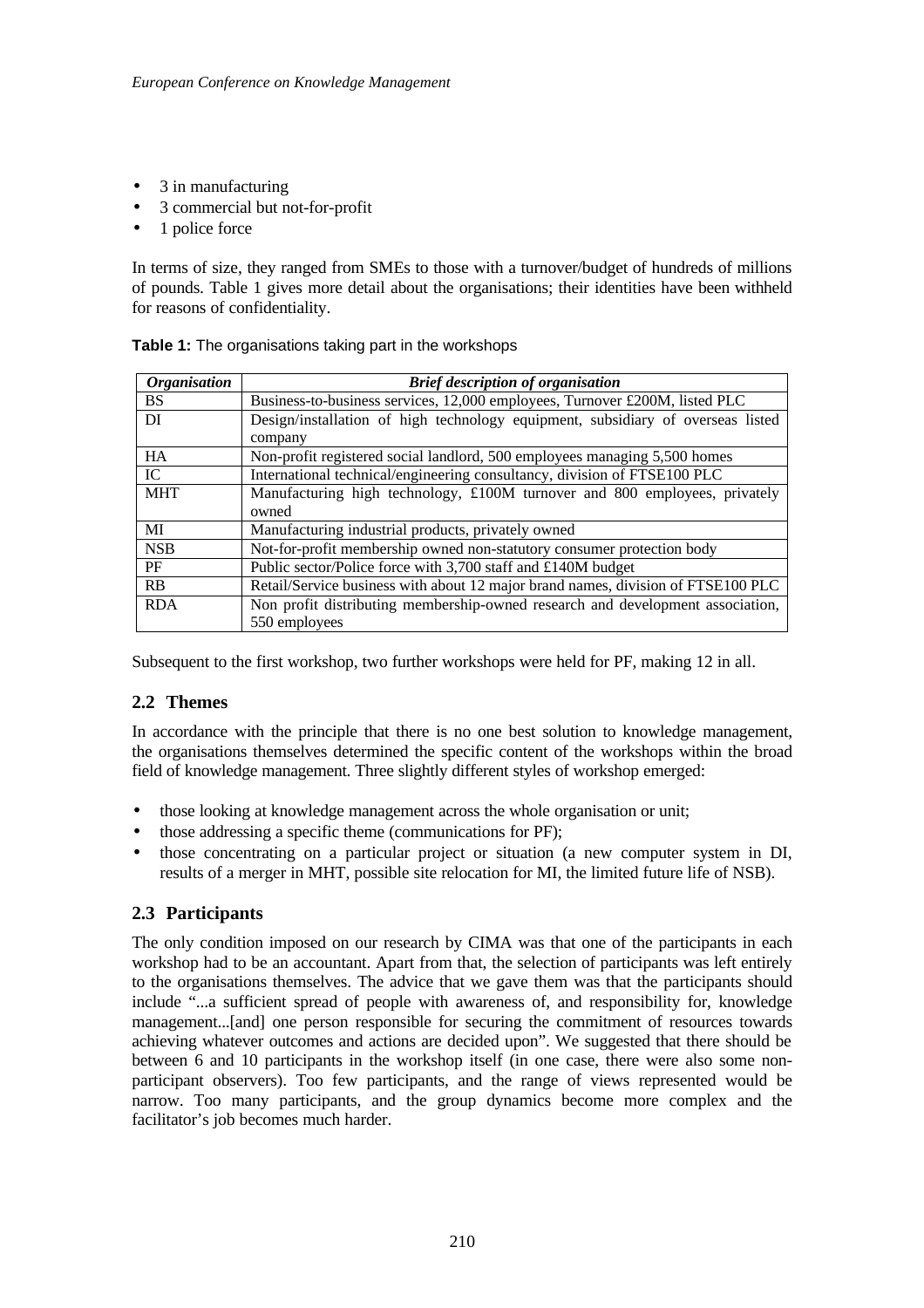Each workshop was focussed on a particular organisation. Conceivably, "outsiders" have a central role to play in knowledge management, especially those from a partner or parent organisation. However, no external members took part in the initial workshops. However, one of the two additional workshops held for PF was specifically for "external stakeholders", including members of the Police Authority, local politicians, and a local newspaper editor.

In the event, the number of participants in the workshops varied between 5 and 13, each workshop lasting a whole day. In every case except one, at least one of the participants was at Board of Directors level or equivalent.

# **3. Project Objectives**

We began the project with four research questions – to find out:

- What are the processes that are *currently used* in organisations to acquire, share, retain and utilise knowledge?
- What are the processes that participants believe *should be used* in organisations to acquire, share, retain and utilise knowledge more effectively?
- What metrics are *currently used* in organisations in relation to the acquisition, sharing, retention and utilisation of knowledge?
- What metrics do participants believe *should be used* in organisations in relation to the acquisition, sharing, retention and utilisation of knowledge?

At this point, a "health warning" is appropriate. Because of the mass of data generated, we have not yet finished analysing all of it in respect of these questions. The purpose of this paper is to report the progress made so far against these objectives, and also other aspects of knowledge management.

## **4. Workshop format and methodology**

The workshops were intended to help the participants consider the issue of strategic knowledge management and design an implementable action plan which they thought would deliver better knowledge management for their organisation.

### **4.1 Facilitating group knowledge sharing about knowledge management**

The aim of running group workshops was to uncover the complexity of the issue of knowledge management strategy from the diverse perspectives of a range of organisational functions. Many previous surveys of opinions about knowledge management have been carried out. However, almost all of the existing work either surveys several people in one organisation, such as (Fruin, 1997) at Toshiba or (Becerra-Fernandez and Sabherwal, 2001) at NASA's Kennedy Space Center, or one person from each of several organisations, such as (Gold *et al.*, 2001). In both of these approaches, the focus is on the individual, not on the group, even when the purpose of the study was to produce aggregate results.

Our belief is that to understand knowledge management in context, it is crucial to study the understanding and beliefs of *the group* about knowledge management, not just the individuals in it. The only knowledge management article of which we aware that deals with groups *as groups* is (Roth and Styhre, 2002). However, their objective was to facilitate the sharing of knowledge about a particular project, whereas our objectives were to consider knowledge management strategy in the organisation more generally.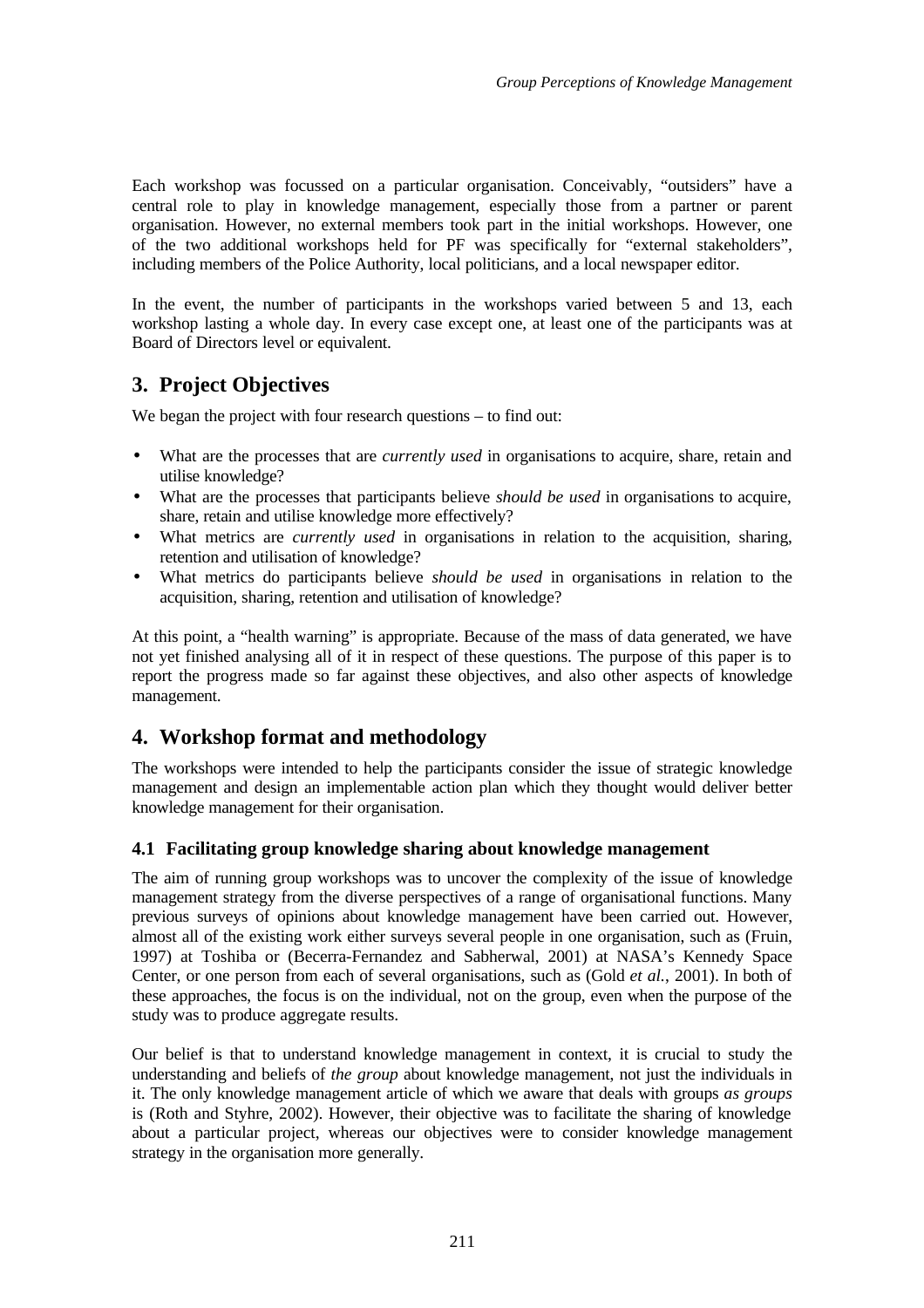From the organisation's point of view, the ultimate aim of these computer-supported group workshops was to enable group members to negotiate, and commit to, a unified set of outcomes (or action plan) which could be implemented to improve strategic knowledge management in their organisation. Group workshops were used because groups have the advantage of a wider range of knowledge about a situation than individuals. As a result, the "roadmap" developed should be more likely to be robust and feasible.

Using a computer-assisted group workshop environment to facilitate interaction has certain advantages. For example:

- Only one person can speak at a time in a verbally interacting group (Gallupe *et al.*, 1991). When using brainstorming software, all group members can share their opinions simultaneously and then structured, facilitated discussion can consider each issue in turn (Pinsonneault *et al.*, 1999).
- Ideas are shared anonymously in electronic brainstorming. People might feel apprehensive about verbally sharing an opinion when they do not know what the reaction of other, possibly more senior, members in the group might be (Diehl and Stroebe, 1987). Thus controversial or conflicting ideas may be shared more freely with computer assistance.
- Group members might be less likely to experience groupthink in electronic brainstorming (Janis, 1982), because participants have the chance to express their ideas before they consider those of others; therefore they have already formed their own opinions and might have attached some psychological commitment to them. The structured, facilitated discussion after the brainstorm is designed to explore the merits of different options systematically and in a balanced way, whilst also raising the awareness of the group members about alternative options.

#### **4.2 Workshop methodology**

One facilitator, whose tasks were to facilitate the process of group interaction and to manage how the content was captured during the group discussion, led each workshop. Either one or two additional researchers attended each workshop, observing the process and the participants' reactions, and assisting both the facilitator and the participants as necessary.

The methodology used is called JOURNEY Making (Eden and Ackermann, 1998), which is derived from JOint Understanding, Reflection and NEgotiation on strategY. As the name implies, its original use was for strategic planning. One of the intentions of this research was to establish whether it could be equally effective for knowledge management strategy. Using JOURNEY Making, the group members are facilitated through a process of

- *Joint Understanding*  the group members are encouraged to share their ideas with the rest of the group during a computer-supported group brainstorm (through typing their ideas on an issue into a computer package – they are asked to use no more than 8-10 words per idea).
- *Reflection* asking the group members to integrate the ideas that have been shared into their own understanding of the issue i.e. asking them to reflect on their previously held views and reconsider these in the light of new information.
- *Negotiation* giving the group members the opportunity to negotiate verbally on the different opinions which have been shared, in order to converge views and generate a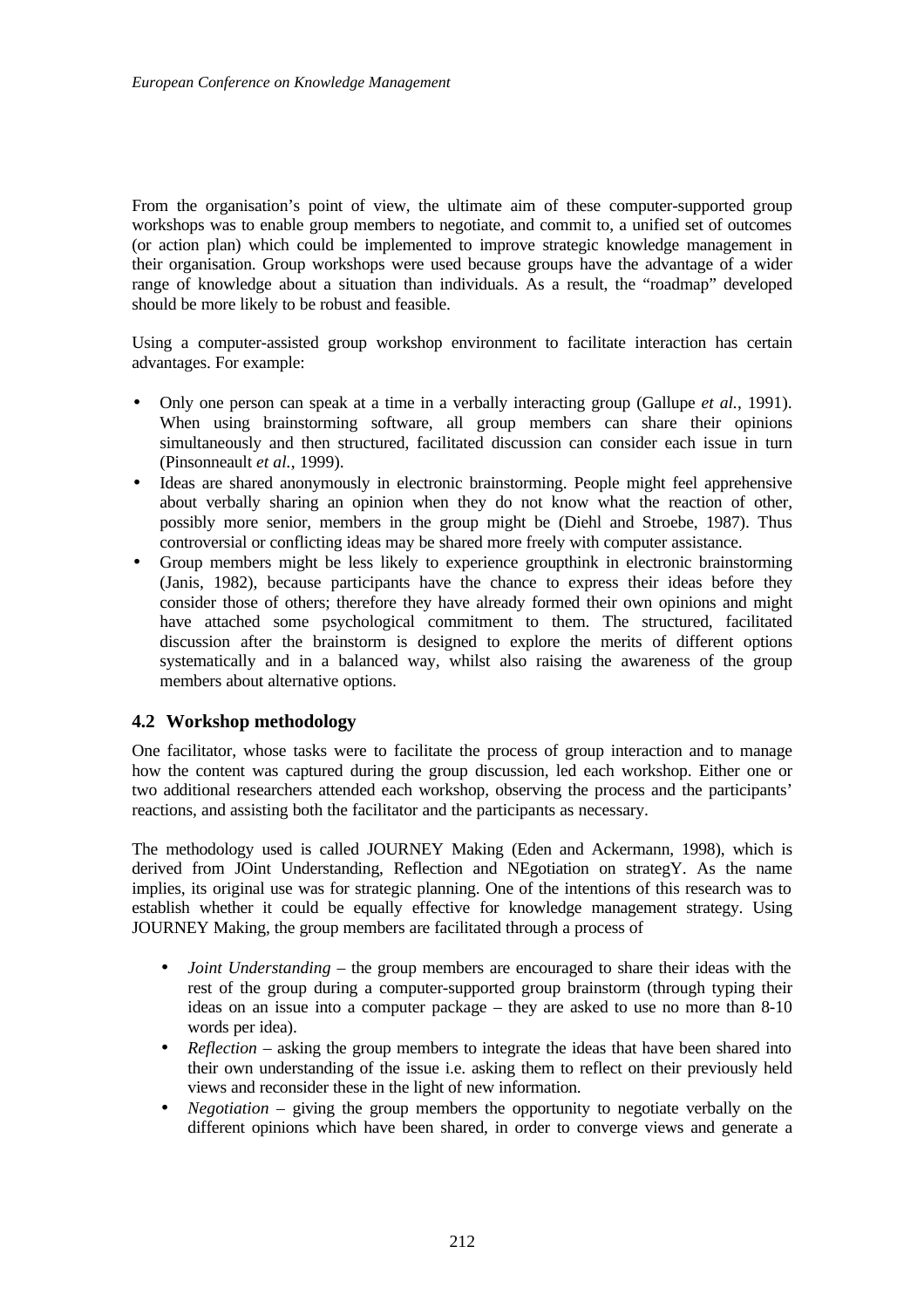unified perspective of the situation, and generate shared commitment of all group members to the unified perspective to improve knowledge management.

• *Strategy* – potential processes for better knowledge management were identified throughout the group workshop. At the end of the workshop, and at suitable intervals during it, the group would review its progress– in order to confirm the importance of the processes selected. The processes would be agreed upon (and thereby committed to) by the group members (or a sub-section of group members who had responsibility for that issue).

The benefits of a JOURNEY Making workshop typically therefore fall into two categories; those relating to the content which is "surfaced", and those relating to the process in which the participants are involved. We offer three possible benefits here under each heading.

In relation to the content of the discussion:

- Giving the opportunity to contribute opinions and ideas
- The synthesis of diverging opinions managing complexity
- Exploring and understanding the wider context of an option i.e. its feasibility for implementation

Similarly, in relation to the process undergone by the participants, three potential benefits are:

- "Substantive rationality" the ability to demonstrate that the outcomes are based on solid reasoning
- "Procedural rationality" participants perceive that the process of decision making is sensible
- Emotional and cognitive commitment of participants to the outcomes of the workshop

### **4.3 Four stages to considering knowledge management**

The process the group members used considered knowledge management as an organisationwide activity, even where the focus was a specific theme or project. The methodology described above was employed to give structure to the complexity of the issues under consideration.

We developed a generic four-stage process to guide the knowledge management workshops in order to achieve the research objectives stated earlier. Each stage builds on the previous stages.

- What knowledge informs [your company's] business?
- What processes are currently used in [your company] to acquire, share, retain and utilise knowledge?
- What processes should be used in [your company] to acquire, share, retain and utilise knowledge?
- How do you/should you evaluate how good [you are] at doing KM?

We trust the link to the project's objectives is apparent.

In the first stage, the group starts by considering "What knowledge informs our business?" The aim of this stage is to enable the participants to build a shared understanding of what knowledge they are actually referring to. The shared understanding built on this issue is the foundation on which the rest of the workshop is based.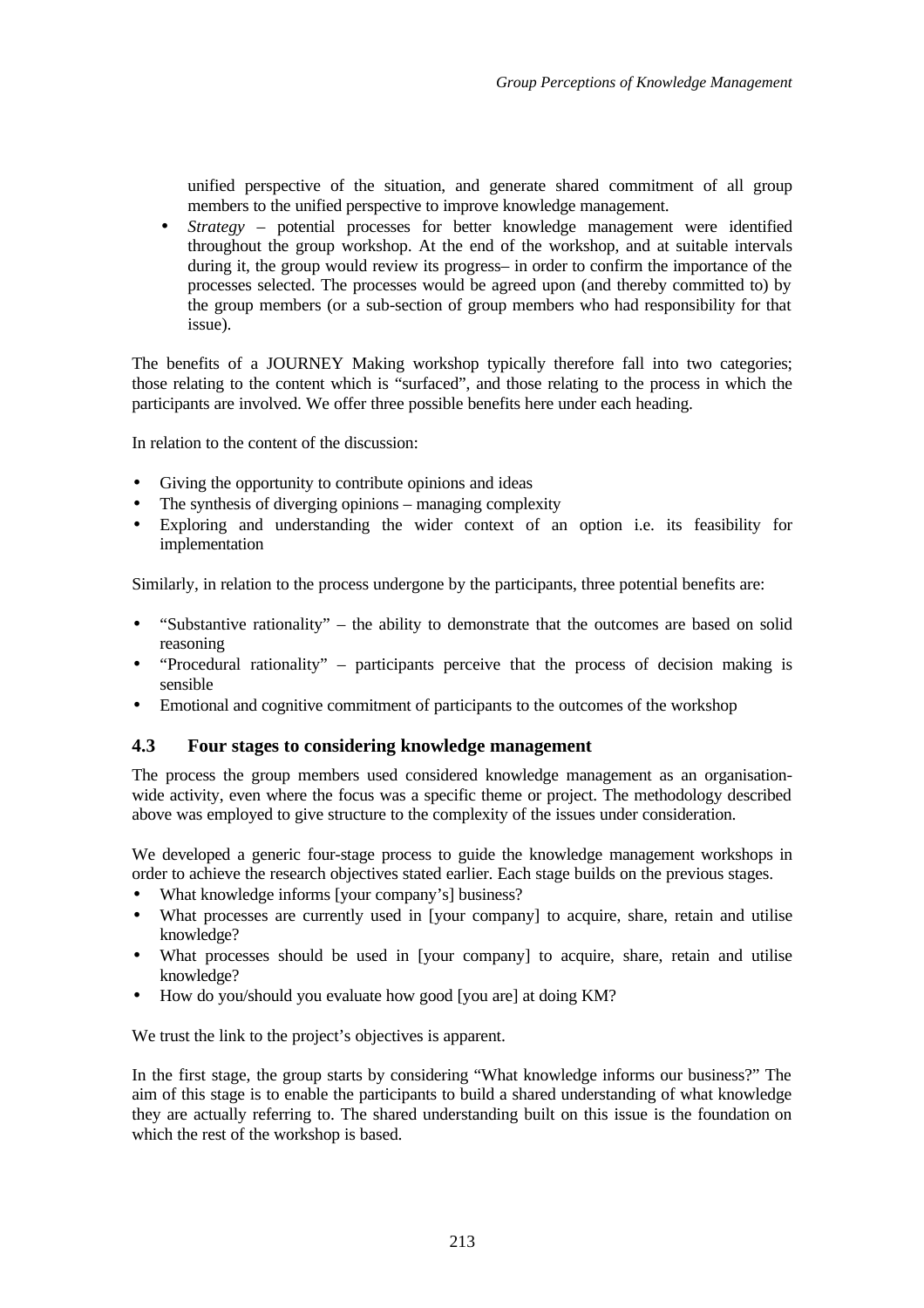In the second stage, the group considers "What knowledge management processes currently exist in our organisation?" This stage is further structured using a model of knowledge activities in terms of the acquisition, retention, sharing and utilisation of knowledge (Edwards, 1994). Participants consider each of these aspects of knowledge management in turn and so have the opportunity to share their opinions on each. This stage aims to give participants confidence that, however (in)formal or (in)effective they may be, they already have knowledge management processes in place in their organisation, and leads into the first part of a gap analysis, which continues with the third stage.

The third stage involves the group members considering "What knowledge management processes should exist in our organisation?" again in terms of the acquisition, retention, sharing and utilisation of knowledge. Through exploring this question, participants think about the types of knowledge management processes which the organisation should consider building. In conjunction with the discussion around the second stage, this facilitates the identification of gaps where an organisation should have a process in place, but in fact does not.

The fourth stage explores "How do we (or should we) evaluate how good these processes actually are?" This stage encourages the participants to reflect upon what metrics are used, and should be used to evaluate how effective the organisation's knowledge management processes are. The aim of this session is to refine the implementation of the knowledge management process, so that any data collection process which needs to be in place for these metrics can be integrated into the action plan for better knowledge management.

This four-stage process was designed to enable the organisations to consider knowledge management in a structured, yet very flexible, environment. Structure is given to the workshop through this series of questions, and through building the participants' shared understanding of the situation through brainstorming and group discussion. Flexibility is given through the participants being able to change the direction of the workshop during the workshop and through the sources of facilitated communication which are open to the participants.

# **5. Findings about the protocol**

As mentioned above, participants were free to diverge from the stated agenda if they preferred. The first research question for each workshop was "What knowledge informs your business?" There was no objection to this "starting point" in any of the workshops, and indeed building up a solid common foundation proved highly necessary.

The second and third stages for each workshop focussed on the questions "What processes *are currently used* to acquire, share, retain and utilise knowledge?" and "What processes *should be used* to acquire, share, retain and utilise knowledge?" Stage four then considered "What measures are currently used, or should be used?"

In every one of the ten initial workshops, a discussion about what the rest of the agenda should be occurred - somewhere between the start of the second planned stage and the middle of the third. This lasted from 10 minutes to nearly an hour. (Note that this often involved part of the lunch break as well.) In the end, seven of the ten initial workshops continued to follow the proposed agenda closely. Two of the others showed only minor differences: MHT combined stages 3 and 4, while PF did stage 4 before stage 3. The greatest departure was in the DI workshop. In DI's case, the focus on a new computer system meant that they decided not to tackle stage 2, since there were no existing processes as such, but to concentrate on "should be"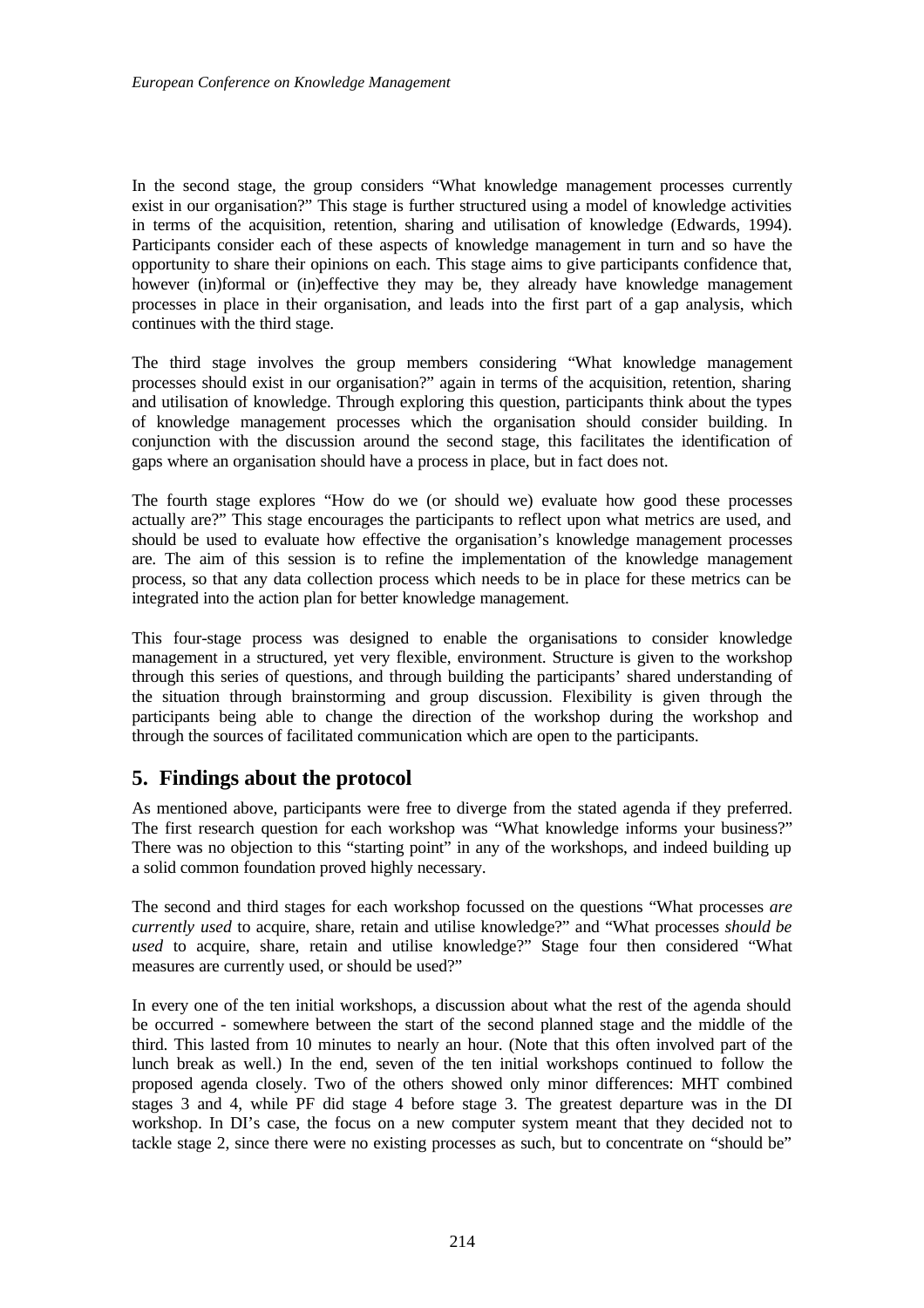processes (i.e. stage 3). This was split into two, first on processes to reduce duplication of effort and second on processes to meet customer needs better.

In eight of the nine workshops where the current processes were considered (the exception being PF), participants then divided the processes into three types:

- Those into which effort should be put in order to make them more effective
- Those which should be left as they were
- Those which should be used less/discouraged

Seven of the workshops attempted to classify the "should be" processes, using various combinations of the following attributes:

- Which could be implemented in the short-term, and which were long-term
- Which would produce a big payoff, and which a small one
- Which would require a great deal of resources to implement, and which would require few resources.

This was to help produce an action plan. The exceptions here were DI again, BS (who only prioritised once the actions themselves had been decided), and HA, who concentrated on actions relating to one specific topic.

The agenda of the various workshops then diverged somewhat towards the end of the day. Five workshops considered the action plan further in different ways, while two (NSB and PF) returned to one or more topics that had been only partly addressed earlier. In the case of NSB, half of the participants chose to leave at this point.

The original form of the outputs from each stage of the workshops was a map, like that shown in Figure 1. This represents the output of stage 2 for the RB workshop. It should be noted that this is a relatively simple map compared to many of those produced.

## **6. Findings about knowledge**

The first question was "What knowledge informs your business?" Interestingly, none of the public sector and not-for-profit organisations objected to the term 'business' and clearly identified with it. While the researchers allowed the participants in each workshop to define the knowledge that was important to their business, most of the workshops discussed the difference between information and knowledge. The researchers, if asked, provided a simple definition of data as raw facts, information as organised data - data processed for a purpose but without interpretation, and knowledge as information that has been subject to some form of human processing – "information with certitude", as Haeckel puts it (Haeckel and Nolan, 1993) – although that phrase was deliberately not used in the workshops.

IC's director summarised knowledge as

*some is factual, some is financial, some is rumour, some is gossip, some is intuition, some is guesswork, some is accidental discovery.*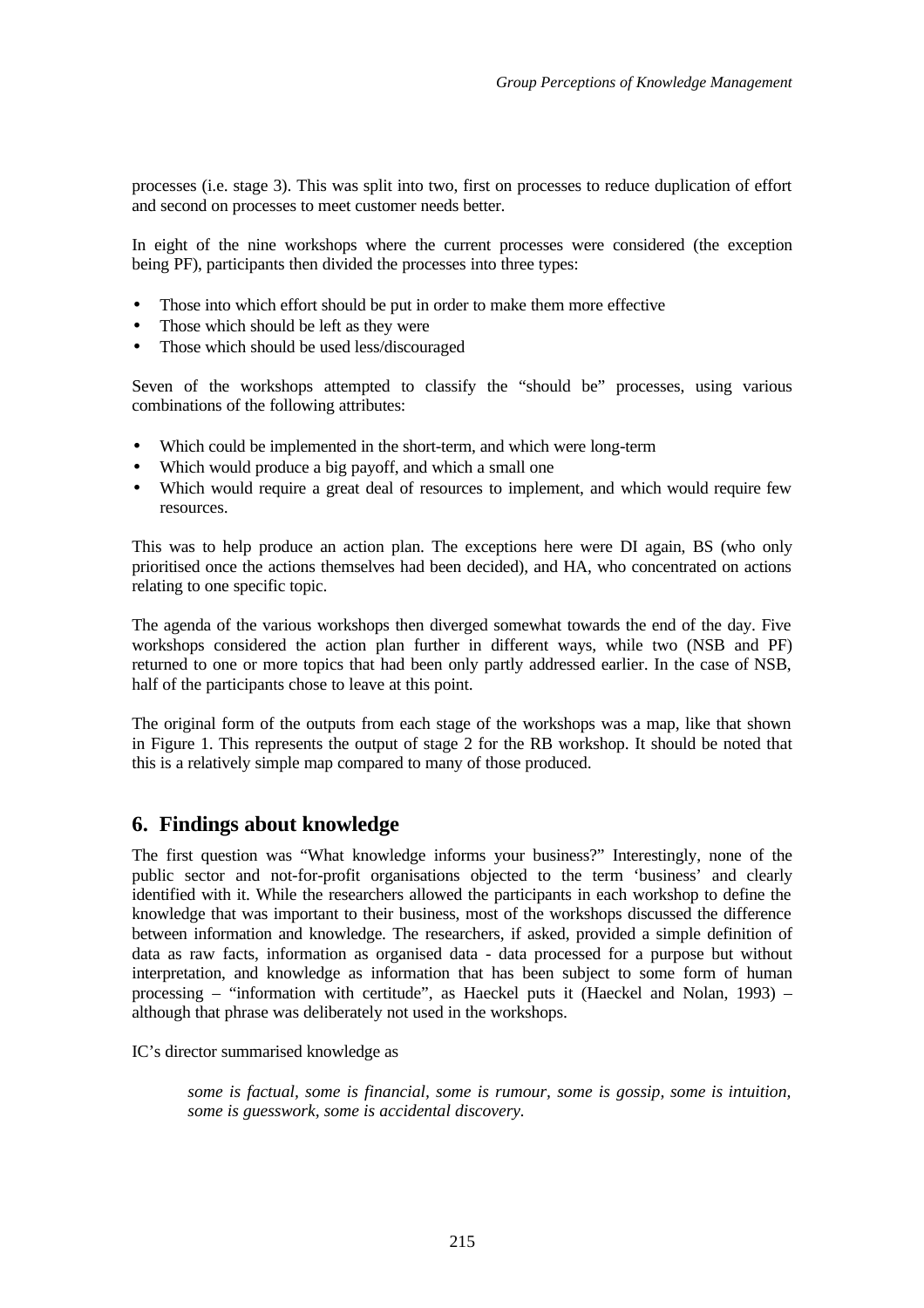





216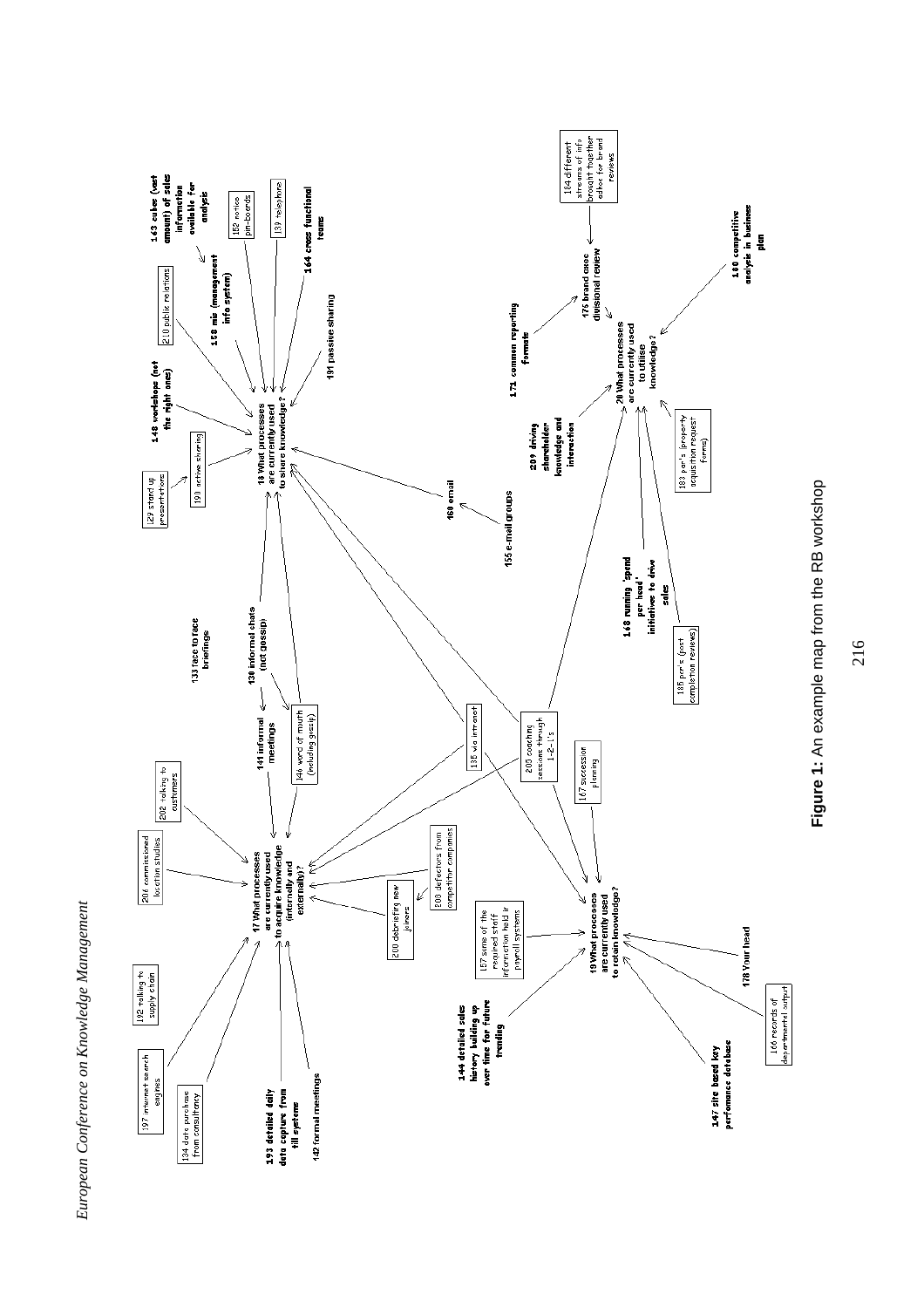BS was the only organisation to specifically address a definition of knowledge management in the context of their business. At the end of their workshop they had identified it as

*Develop a framework to capture, retain, share and use our know-how in order to maintain [our corporate mission].*

On average, this stage of the workshops identified around 90 items of knowledge (range 59- 117). The participants then clustered these, with the assistance of the facilitator. As might be expected, some clusters were very specific to one organisation, such as PF's largest cluster, which was around front-line policing, and HA's cluster around partnerships and networking. Others were more generally applicable, such as those relating to market knowledge or market intelligence (which appeared in some form in eight of the organisations' maps), and financial control and performance (which appeared explicitly in six of the maps).

On seeing the map from this stage, one participant from MI observed *"that looks just like the ISO9000 chart"*. Another replied *"yes, but it took 2 hours, not 15 weeks".*

## **7. Findings about knowledge processes**

The second and third research questions for each workshop were "What processes *are currently used* to acquire, share, retain and utilise knowledge?" and "What processes *should be used* to acquire, share, retain and utilise knowledge?" As mentioned above, all of the workshops considered each of these questions for at least one session, except for DI, where there were no current processes.

Although they had already seen the complexity of the maps produced in session 1, many participants were surprised at how numerous and complex the knowledge processes in their organisation were. On average, the maps contained 68 current knowledge management processes (range 47-100) and 54 "should be" processes (range 19-96). This is consistent with findings elsewhere. Coombs and Hull, for example, identified a total of over 130 knowledge management processes (some 80 of them distinct) in five units, all of them concerned with research and development (Coombs and Hull, 1998).

An issue which arose explicitly in the workshops for no fewer than seven of the organisations was getting the balance right between formal and informal processes. There was, however, no general agreement between organisations as to what the correct balance should be. Participants from BS, IC and PF said they wanted more formal processes, including the formalisation of some existing informal processes. RDA, by contrast, had already gone some way down this route and were not entirely happy about it. RDA's processes included obtaining information and knowledge from technical papers, meetings, industry committees, networking, trade shows and databases. However more formal processes had replaced informal ones such that *information doesn't get shared as well".*

MHT's workshop had an extensive debate about the use of informal channels, named "random bumpings" by one participant. Three views expressed were:

*"They're not working if they're stood around the coffee machine." "I think you should encourage it. In a formal meeting you don't say what you might informally."*

*"We [one division] haven't got a coffee machine!"*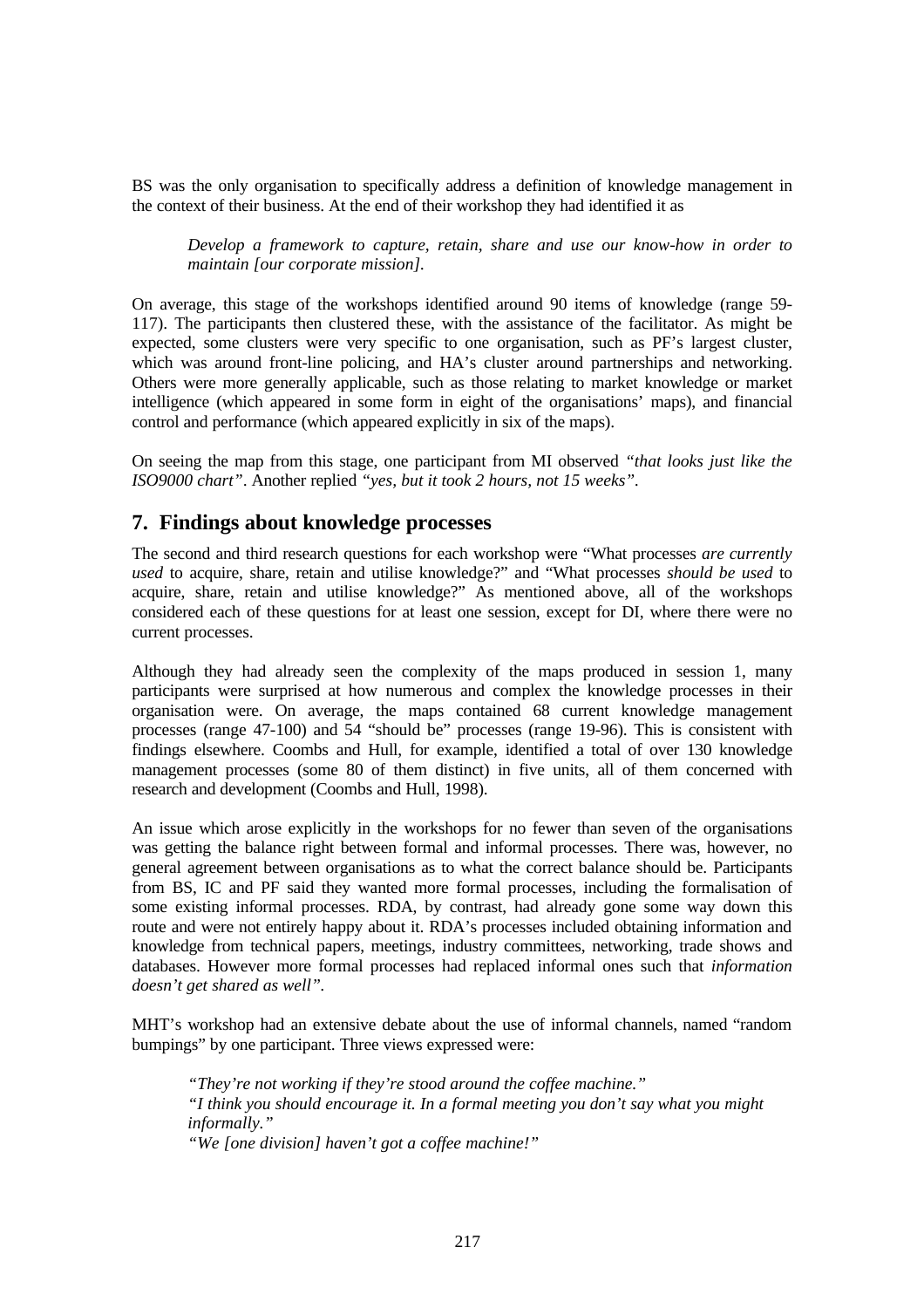Question 2 in HA's workshop produced little evidence of informal knowledge management processes being currently in use. However, the question 3 discussion producing telling comments from two of the participants: "*we know more about what's going on in [region A] than [region B] because we're in the same building*" and "*you had to work harder to get the information in [location of region B's head office]".* Not surprisingly, one of the "should be" processes that they recommended was to centralise on a single location.

One of the principal patterns that emerged from the workshops related to the major clusters of "should be" processes identified. These clusters revealed three broad emphases in the "solutions" proposed by participants:

- Technological solutions. These were predominant in DI, PF and RB.
- People solutions. These dominated BS, HA, IC, MHT and RDA.
- Process solutions. These were emphasised in MI and NSB.

The technological solutions were concerned largely with making better use of databases and Intranet access. At the extreme, RB's entailed standardising technology over hundreds of sites leading to a single source of knowledge with *"cubes of sales information for analysis by crossfunctional teams*". DI argued for the need to reduce duplication by eliminating "satellite" IT systems. PF went further, and identified "privately owned" personal organisers and laptops as a barrier to sharing information and knowledge.

People solutions were concerned with staff retention and motivation, training and networking. MHT identified the need to rely less on "training through osmosis". IC emphasised activities such as partnerships, training, networking, debriefing and team working. RDA thought the processes should involve removing their previous "culture of confidentiality".

Process solutions were concerned partly with paper-based specifications and process instructions but also with the mix between formal and informal methods of sharing knowledge. MI were very concerned about passing on skills. NSB wanted a substantial change of direction; reduced effort on compliance and more emphasis on educating the organisations it regulated. There was also an emphasis on "working smarter"; achieving process efficiency in order to cope despite people leaving over the next two years. Although most of their preferred "solutions" were in the "people" category, IC also suggested the creation of a "knowledge map" - a clear structure of information to enable easy retrieval.

At present we can offer no systematic contingency explanation for these different "solutions". Clearly the type of organisation (listed, privately owned, public sector or not-for-profit), type of business (retail, manufacturing, design/installation, service) and structure (centralised, decentralised, single site, multi-site) undoubtedly influenced the clusters. However there appears to be no relationship between the type of organisation and its preferred knowledge process "solution". The latter seems to be more a consequence of the unique history and circumstances of each organisation.

In almost all of the workshops, participants experienced difficulty in these sessions in identifying processes and tended to focus on mechanisms. For example, they would easily offer "reports", but often have trouble in making the link to precisely which reports and exactly what is, or should be, done as a result of receiving them. One participant in PF commented that *"we have mediums, not processes to communicate information"*, while another added, *"because there are so many [mechanisms] people ignore all of them".*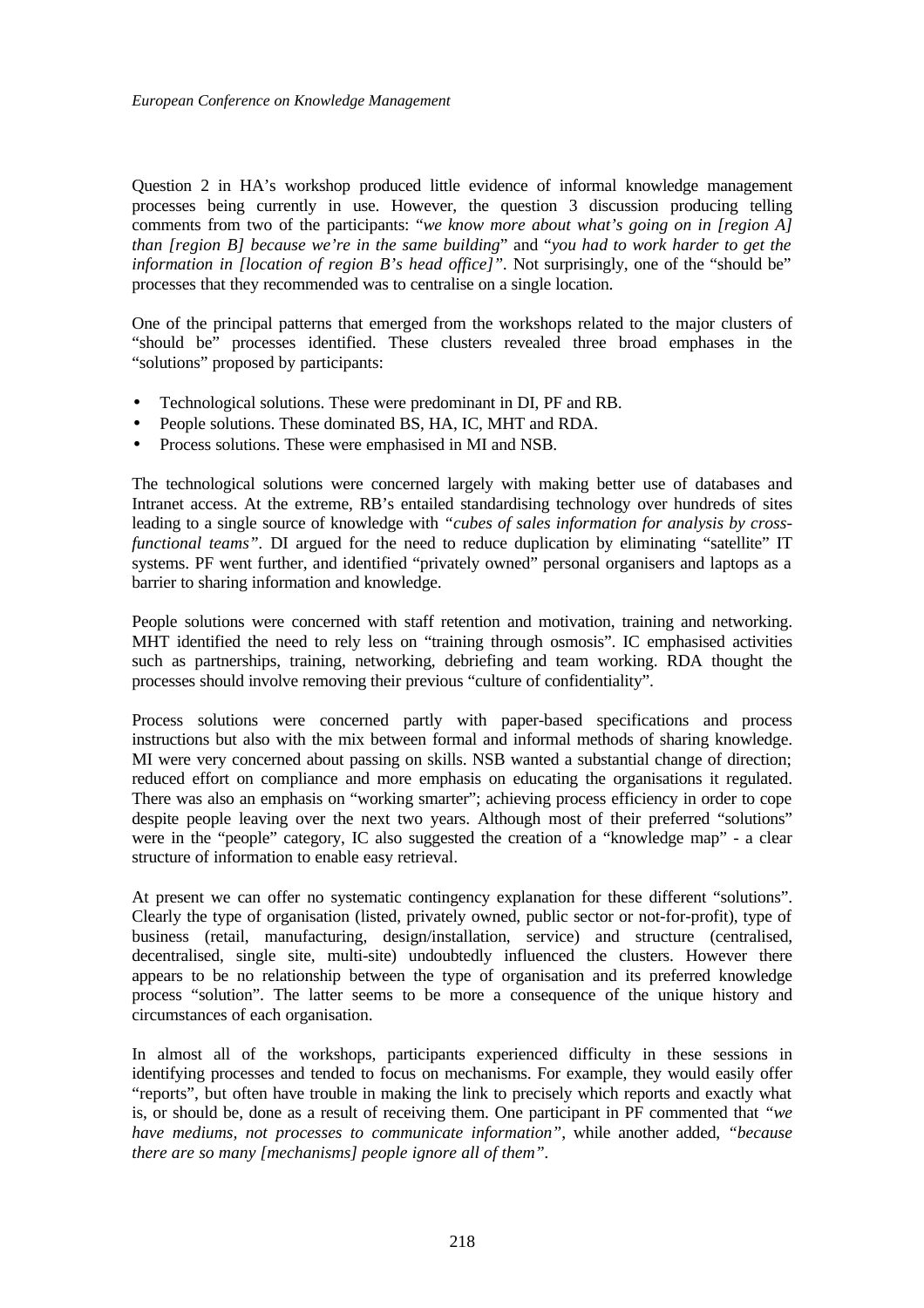# **8. Findings about knowledge metrics/evaluation**

The fourth research question was "What metrics are currently used, or should be used, in relation to the acquisition, sharing, retention and utilisation of knowledge?" All organisations except MHT discussed this topic explicitly in one form or another. Again, many measures/metrics were contributed (an average of 53). Interestingly, the range was much smaller than for other questions: 43-70.

Significantly, the great majority of metrics suggested were measures of organisational performance as a whole, such as KPIs (Key Performance Indicators). They were thus *indirect* measures of the effectiveness of knowledge management processes. Naturally these included quantitative financial measures. The ultimate measure, according to RB was

*top-down, from the share price … each brand has to achieve 10% per annum sales growth and 5% per annum profit growth if they are to be retained..*

BS linked their measures explicitly to their corporate objectives. Other quantitative measures included detection rates (for PF) and scrap/rework trends for MHT.

At the other end of the spectrum, staff retention featured explicitly as a major element in assessing the effectiveness of knowledge management processes in five of the organisations, and arose implicitly in others. Other "softer" measures included corporate "pedigree" or industry standing for RDA and influencing the regulatory agenda for HA.

Organisation-specific emphases were again present, such as that of DI on measuring the reduction in duplication of effort, and of IC on bids for consulting work (number, quality, win ratio, response time, the efficiency of bid production).

# **9. Other findings**

A key finding from the action plans was that some form of knowledge champion role was vital to most of the organisations. BS identified the need for a "knowledge broker". RB identified the need for "buy in from the top down" and the need for a "knowledge champion" to facilitate the process of communicating knowledge. Similarly, MHT identified the need to appoint a "champion". Although PF made no mention of a champion, the workshop sponsor had recently been appointed to develop a communications strategy and could be considered to be PF's champion. DI identified the need for a "champion of MIS" as the absence of this co-ordination function led to a lack of focus. To HA, the need was for a "change champion". MI's Managing Director, who sponsored that organisation's workshop, appeared to be functioning in the role of knowledge champion already.

There was a general realisation by participants that knowledge management is not just for managers. Three of the workshops (MI, NSB and PF) included participants at or near operational level, and all but one of the other organisations expressed the feeling that they needed more "grass roots" input to the design of effective knowledge management processes.

## **10. "Conclusions"**

The JOURNEY Making methodology appears to be effective in terms of surfacing ideas and producing action plans for knowledge management. Reactions of the participants were very positive - responses to "I thought that the process was useful in helping us to explore KM" averaged 1.46 on a 5-point scale (where  $1 =$  Strongly Agree and  $5 =$  Strongly Disagree, n=67).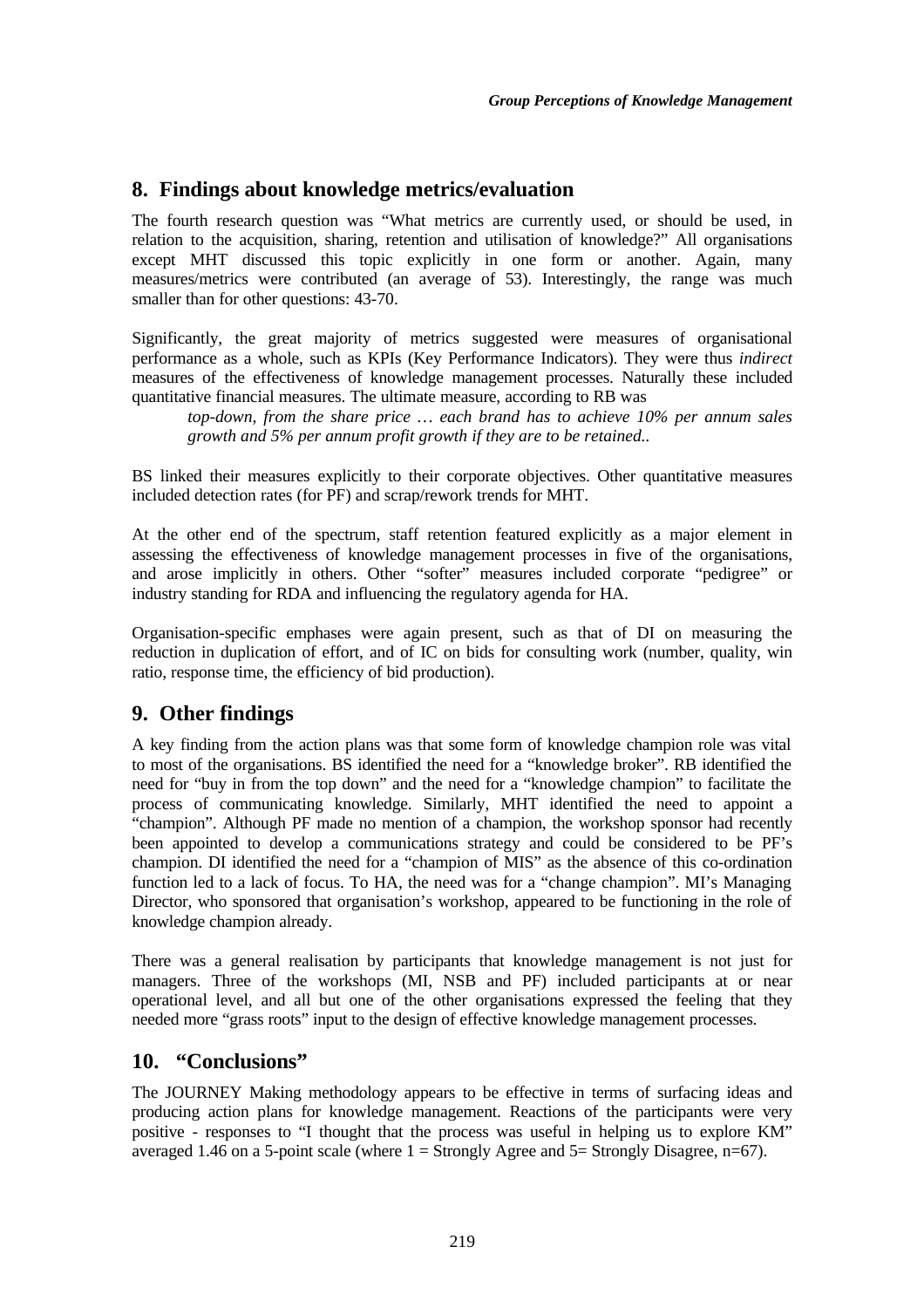The presence of some form of knowledge champion role appears to be crucial.

The most important difference between organisations seems to be the point they have reached in the "KM life cycle" of that organisation. Some of the organisations (such as RB and RDA) had been thinking about knowledge management for years; by contrast others (including HA and MI) were completely new to it. Relatively little emphasis has been placed on this concept in the knowledge management literature so far.

The preferred actions clustered into three different types: technological solutions, people solutions, and process solutions. There was also a different emphasis in the treatment of external (environmental) and internal sources of knowledge, although each organisation faced pressures in dealing with both. For external information, there was a particular need for summarising, abstracting and disseminating knowledge – an essentially people-based process. Internal knowledge processes were either technology-based, using databases and Intranets more effectively, or process-based, involving better manual documentation of procedures, or finding the right balance between formal and informal internal communications.

The most obvious limitations of this work are that only 10 organisations have been involved so far, and that only organisations (and generally people) with some interest in KM took part. The latter is demonstrated by the response to "I think that Knowledge Management is an important issue in [company name]", which averaged 1.36 on a 5-point scale (where 1 = Strongly Agree and 5= Strongly Disagree, n=67). Whether the process would work with those who are sceptical about knowledge management, or downright hostile towards it, remains to be seen.

In the future, we intend to carry out further analysis of the data (maps, process, participant feedback) to achieve the project objectives. We also intend to run a second series of workshops, and if possible to revisit these ten organisations to see what has happened as a result of the workshops.

### **Acknowledgement**

The initial workshop for each of the ten organisations was funded by CIMA, the Chartered Institute of Management Accountants in the UK.

## **References**

- Becerra-Fernandez, I. and Sabherwal, R. (2001) "Organizational knowledge management: A contingency perspective". *Journal of Management Information Systems,* Vol 18, No. 1, pp23-55.
- Coombs, R. and Hull, R. (1998) ""Knowledge management practices" and path dependency in innovation". *Research Policy,* Vol 27, No. 3, pp237-253.
- Diehl, M. and Stroebe, W. (1987) "Productivity loss in brainstorming groups: Toward the solution of a riddle". *Journal of Personality and Social Psychology,* Vol 53, 497-509.
- Eden, C. and Ackermann, F. (1998) *Making Strategy: The Journey of Strategic Management.* Sage, London.
- Edwards, J. S. (1994) Knowledge Management and Management Knowledge. Internal working paper. Aston University, Birmingham.
- Fruin, W. M. (1997) *Knowledge works : managing intellectual capital at Toshiba.* Oxford University Press, New York.
- Gallupe, R. B., Bastianutti, L. M. and Cooper, W. H. (1991) "Unblocking brainstorms". *Journal of Applied Psychology,* Vol 76, 137-142.